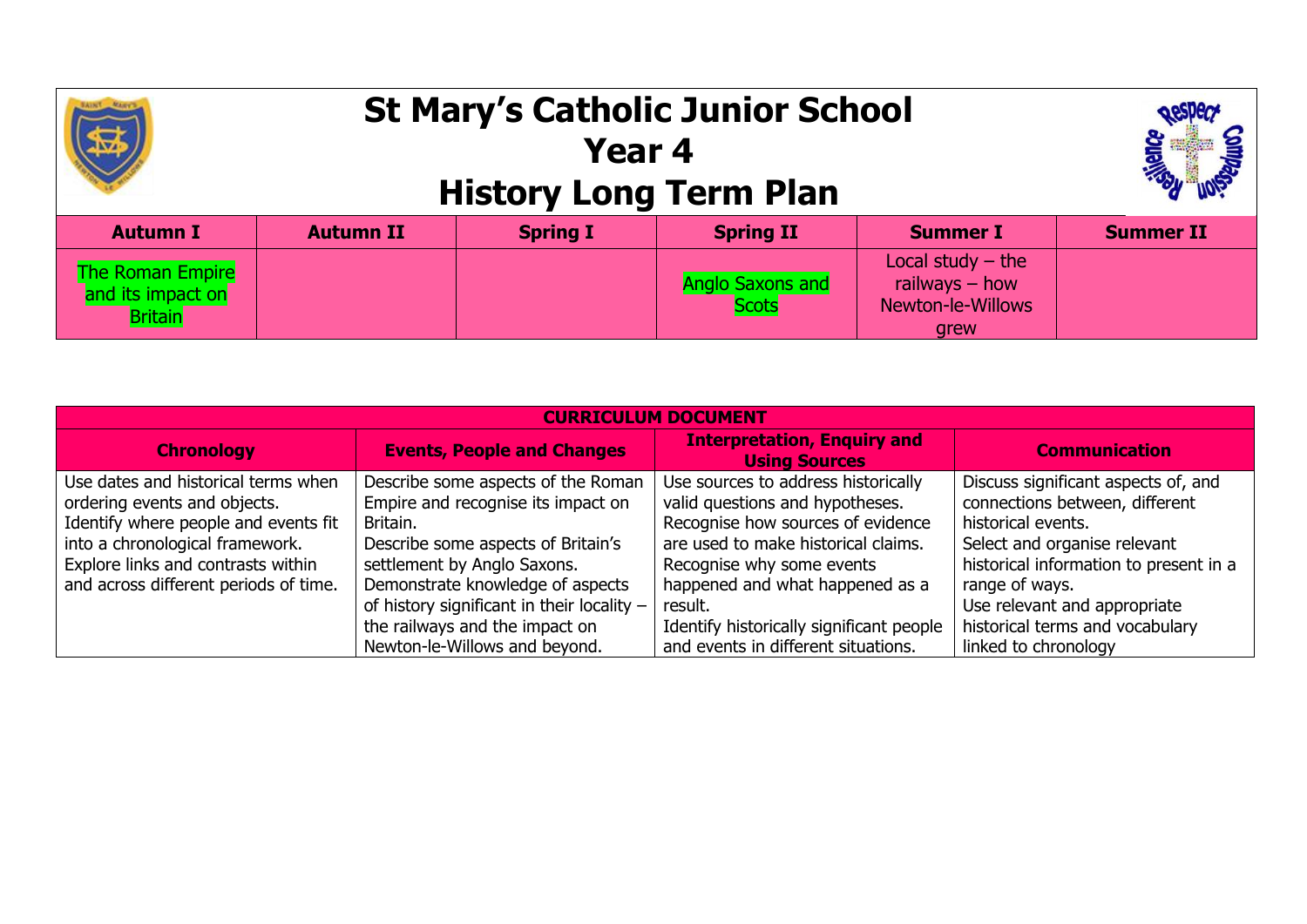| <b>CURRICULUM ENTITLEMENT</b>                     |                                                                                                                                                                                             |                                                                                                          |                                                                                                                                                                                                                                                                                                                                                                                                                                                                                                                                                                                                                                                                                                                                                                                                                                                                    |  |  |
|---------------------------------------------------|---------------------------------------------------------------------------------------------------------------------------------------------------------------------------------------------|----------------------------------------------------------------------------------------------------------|--------------------------------------------------------------------------------------------------------------------------------------------------------------------------------------------------------------------------------------------------------------------------------------------------------------------------------------------------------------------------------------------------------------------------------------------------------------------------------------------------------------------------------------------------------------------------------------------------------------------------------------------------------------------------------------------------------------------------------------------------------------------------------------------------------------------------------------------------------------------|--|--|
|                                                   | <b>Key Historical Knowledge</b>                                                                                                                                                             | <b>Vocabulary</b>                                                                                        | Assessment Criteria - 'Can I? statements'                                                                                                                                                                                                                                                                                                                                                                                                                                                                                                                                                                                                                                                                                                                                                                                                                          |  |  |
| <b>The Roman</b><br><b>Empire and</b>             | The first and second raid<br>$\bullet$<br>Invasions in AD43                                                                                                                                 | Caledonia<br>Celts                                                                                       | Can I use dates and historical terms when ordering events<br>and objects?                                                                                                                                                                                                                                                                                                                                                                                                                                                                                                                                                                                                                                                                                                                                                                                          |  |  |
| its impact on<br><b>Britain</b>                   | $\bullet$<br>Boudicca's rebellion<br>Hadrian's Wall<br>$\bullet$<br>What did the Romans do for<br>us?                                                                                       | Emperor<br>Iceni<br>Legion<br><b>Picts</b><br>Roman Empire                                               | Can I identify where people and events fit into a<br>chronological framework?<br>Can I explore links and contrasts within and across different<br>periods of time?<br>Can I use sources to address historically valid questions and<br>hypotheses?<br>Can I recognise how sources of evidence are used to make<br>historical claims?<br>Can I recognise why some events happened and what<br>happened as a result?<br>Can I identify historically significant people and events in<br>different situations?<br>Can I discuss significant aspects of, and connections<br>between, different historical events?<br>Can I select and organise relevant historical information to<br>present in a range of ways?<br>Can I use relevant and appropriate historical terms and<br>vocabulary linked to chronology?<br>Can I describe some aspects of the Roman Empire and |  |  |
| <b>Anglo</b><br><b>Saxons and</b><br><b>Scots</b> | Picts and Scots invasions<br>$\bullet$<br>Geography of Mercia<br>$\bullet$<br>Conversions to Christianity<br>$\bullet$<br>What was life like in Britain<br>during the Anglo Saxon<br>times? | Angles<br>Christianity<br>Missionary<br>Pagan<br><b>Picts</b><br>Romans<br><b>Saxons</b><br><b>Scots</b> | recognise its impact on Britain?<br>Can I use dates and historical terms when ordering events<br>and objects?<br>Can I identify where people and events fit into a<br>chronological framework?<br>Can I explore links and contrasts within and across different<br>periods of time?<br>Can I use sources to address historically valid questions and<br>hypotheses?<br>Can I recognise how sources of evidence are used to make<br>historical claims?<br>Can I recognise why some events happened and what<br>happened as a result?<br>Can I identify historically significant people and events in<br>different situations?                                                                                                                                                                                                                                       |  |  |